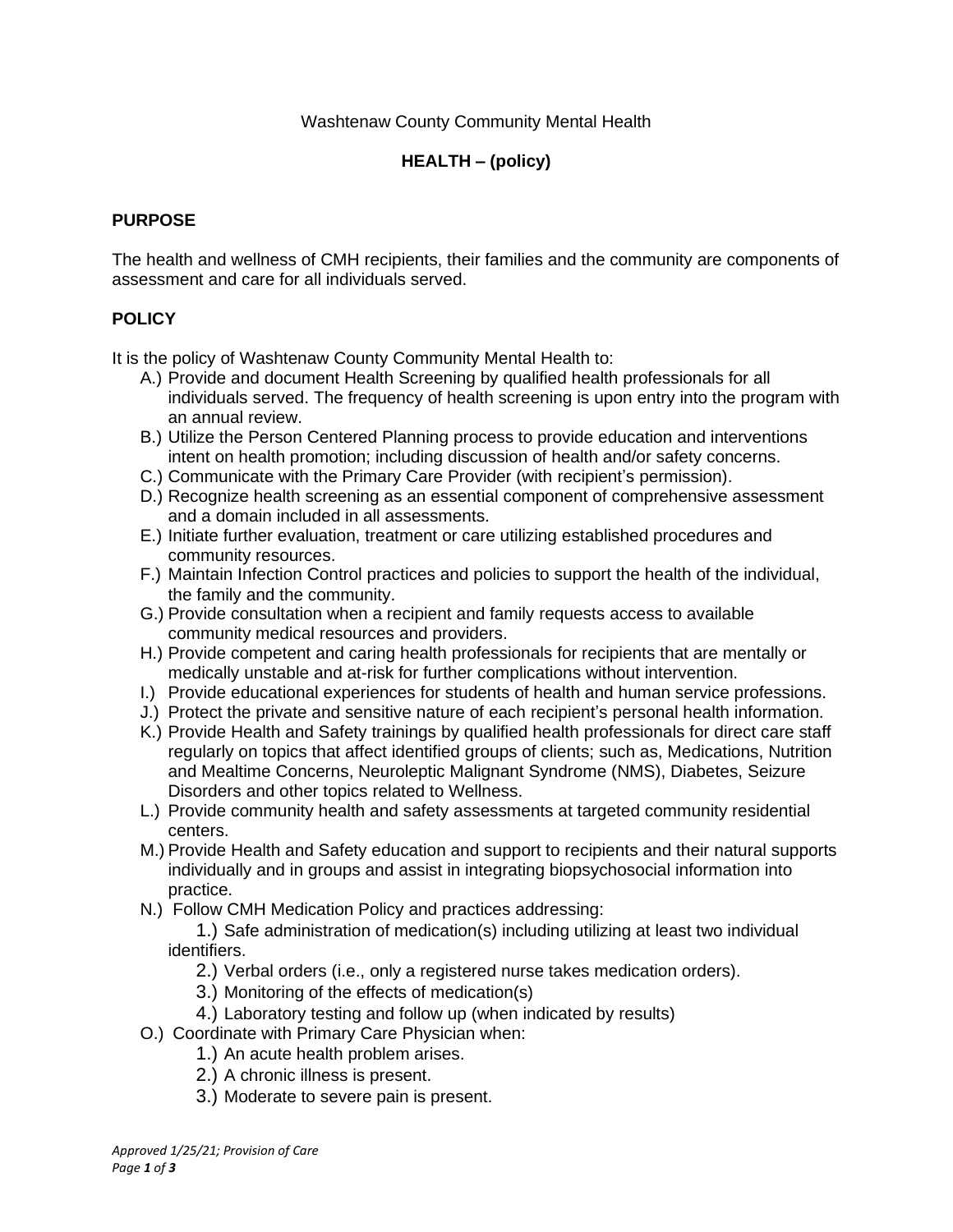4.) Abnormal vital signs are present (high blood pressure, rapid heart rate, underweight or obese)

- 5.) Accident or injury occurs.
- 6.) Placement in a licensed living situation is planned.
- 7.) Last physical was completed over a year ago.
- P.) We encourage annual physicals and the establishment of a primary care practitioner.
- Q.) Flag allergy information is entered in the Alert Section of the Electronic Health Record according to procedure and safe practice guidelines.
- R.) Provide consultation with recipient and/or caregiver for clarification and/or education on health issues and/or treatments.
- S.) Identify recipients that require monitoring of psychotropic and medical medications and coordinate the necessary level of care.

## **DEFINITIONS**

Health screening and medical history- Contains documented information regarding the health status, physical and cognitive development of an individual, as applies to the age and nature of the disability of the individual, including:

- Known medical diagnoses (including history of)
- Past medical procedures and/or hospitalizations
- Current health problems
- **EXEL** Known adverse and allergic drug reactions and other allergies
- Current and recently used medications, including over-the-counter medications, herbs and vitamins, and history of medications used
- **·** Immunization/vaccination status
- **EXEDENT IDENT** Identification of health-risk behaviors (tobacco use, caffeine use, alcohol use, illicit drug use, sexual activity and exercise patterns)
- **•** Information regarding Pain
- **EXECUTE:** Family medical history
- **E** Height and Weight
- Diet and special dietary information
- **EXECUTE:** Brief body systems review
- Vitals signs (adults)
- Signs of Abuse or Neglect
- Dental Health
- Functioning
- Mental Health Status
- **EXECT:** Self-injurious compulsions or behaviors
- **•** Pregnancy and lactation status
- Assessment of substance abuse and dependence

## **PROCEDURES**

*(see procedures manual)*

## **REFERENCES**

- Washtenaw County Community Mental Health Policies
	- Abuse and Neglect (regional/ORR)